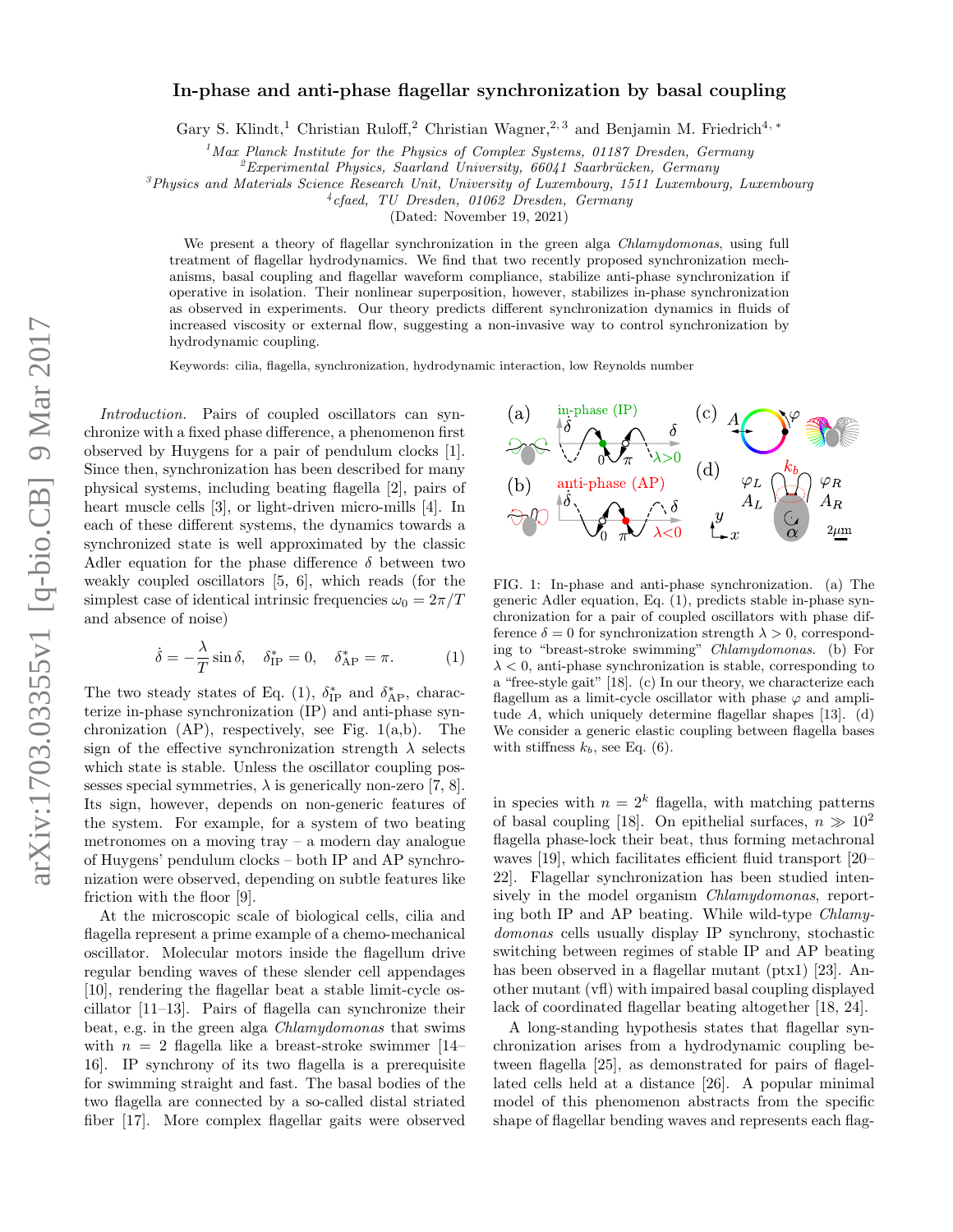ellum by a sphere moving along a circular orbit [27–33]. The motion of the left and the right sphere with respective phase angles  $\varphi_L$  and  $\varphi_R$  is described by a balance of forces between active driving forces  $Q_j$  and hydrodynamic friction forces

$$
Q_j = \Gamma_{jL}\dot{\varphi}_L + \Gamma_{jR}\dot{\varphi}_R, \quad j \in \{L, R\}.
$$
 (2)

Specifically,  $\Gamma_{LL}\dot{\varphi}_L$  is the hydrodynamic friction force acting on the left sphere due to its own motion, and  $\Gamma_{LR}\dot{\varphi}_R$  represents direct hydrodynamic interactions exerted by the right sphere on the left one. The minimal model possesses parity-time symmetry (PT), characterized by  $\Gamma_{LR}(\varphi_L, \varphi_R) = \Gamma_{RL}(-\varphi_R, -\varphi_L)$ , i.e. a spatial parity transformation ( $\varphi_L \leftrightarrow -\varphi_R$ ) gives rise to an equivalent dynamics, but with time-arrow reversed [7, 8, 34]. Thus, there can be neither stable nor unstable states, unless PT-symmetry is broken.

A number of different PT-symmetry breaking effects have been proposed in the past, including interaction with boundary walls [27], phase-dependent driving forces  $Q_i(\varphi)$  [29], and amplitude compliance with a variable radius  $A(t)$  of each circular orbit, constrained by an elastic spring [28, 35]. In addition to direct hydrodynamic interactions between the two flagella, synchronization independent of hydrodynamic interactions can occur by a coupling between flagellar beating and the resultant motion of the cell [30]. Importantly, two recent experimental studies suggest that in Chlamydomonas, an elastic basal coupling connecting the proximal ends of both flagella could play a key role for flagellar synchronization [18, 24]. While each of these proposed mechanisms could in principle account for synchronization, it is not known, which symmetry breaking mechanism dominates in the real biological system. A priori, we do not even know if a specific mechanism will stabilize the IP or AP synchronized state.

Here, we theoretically study flagellar synchronization in the model organism Chlamydomonas to predict conditions for IP and AP synchrony, and present a first experiment to test our theory. We build on a previously developed description of the beating flagellum as a limitcycle oscillator [13]. There, we retain the picture of a point moving along a circular orbit, yet each position of this point represents a genuine flagellar shape, see Fig. 1(c). Our theory uses detailed hydrodynamic calculations based on experimental beat patterns, to elucidate two PT-symmetry breaking effects: flagellar waveform compliance, and basal coupling between both flagella. We find that both PT-symmetry breaking mechanisms have a strong impact on synchronization, but only their combination yields IP synchrony with a synchronization strength sufficient to overcome noise [11, 15].

Effective theory of flagellar swimming and synchronization. Recently, we introduced an effective theory of flagellar swimming [13], there formulated for the case of synchronized beating only. The main idea behind this theory is that regular flagellar bending waves represent a limit-cycle oscillator, which can be generically parametrized by a  $2\pi$ -periodic phase variable  $\varphi$  obeying  $\dot{\varphi} = \omega_0$  in the absence of an external perturbation, as well as a normalized amplitude A, which will always relax to a steady-state value  $A_0$ . Any deviation from the reference condition, e.g. for asynchronous beating, external flow, or altered viscosity of the surrounding fluid, changes  $\dot{\varphi}$ or A. We can thus describe the motion of a Chlamydomonas cell in a plane by a state vector q comprising seven degrees of freedom, see Fig. 1(d)

$$
\mathbf{q} = (\varphi_L, A_L, \varphi_R, A_R, \alpha, x, y)^T. \tag{3}
$$

Here,  $\varphi_i$ ,  $A_i$  with  $j \in \{L, R\}$  denote phase and amplitude of the left and right flagellum, respectively, while  $\alpha$ , x, y, denote orientation angle and center position of the cell body.

Each change of a degree of freedom will set the surrounding fluid in motion and induce hydrodynamic dissipation, in addition to friction inside the flagella. The total dissipation rate  $R$  can be expressed in terms of generalized velocities  $\dot{q}_j$  and conjugated generalized friction forces  $P_i$ 

$$
\mathcal{R} = P_{\varphi_L} \dot{\varphi}_L + P_{A_L} \dot{A}_L + P_{\varphi_R} \dot{\varphi}_R + P_{A_R} \dot{A}_R + P_{\alpha} \dot{\alpha} + P_x \dot{x} + P_y \dot{y}.
$$
\n(4)

The definition of the generalized friction forces  $P_j$  follows the framework of Lagrangian mechanics for dissipative systems, using  $R$  as Rayleigh dissipation function [32, 36]. In the limit of zero Reynolds number, applicable to cellular self-propulsion where inertia is negligible [37], hydrodynamic friction forces are linear in the generalized velocities  $q_j$ ,  $P_i^{(h)} = \Gamma_{ij}^{(h)} \dot{q}_j$  (Einstein summation convention). The total friction forces  $\mathbf{P} = \mathbf{P}^{(h)} + \mathbf{P}^{(i)}$  additionally comprise intraflagellar friction forces  $\mathbf{P}^{(i)}$ . For simplicity, we assume  $P_i^{(i)} = \Gamma_{ij}^{(i)} \dot{q}_j$  with coefficients proportional to the respective hydrodynamic friction coefficients, i.e.  $\Gamma_{ij}^{(i)} = (1 - \eta)/\eta \Gamma_{ij}^{(h)}$  for either  $i, j \in {\varphi_L, A_L}$ or  $i, j \in {\varphi_R, A_R}$  and  $\Gamma_{ij}^{(i)} = 0$  else, where  $\eta$  denotes an energy efficiency of the flagellar beat.

We coarse-grain the activity of molecular motors inside each flagellum by active flagellar driving forces  $Q_{\varphi_j}(\varphi_j)$ and amplitude restoring forces  $Q_{A_j}(\varphi_j)$ ,  $j \in \{L, R\}.$ Thus, at each instance in time, we have 7 force balance equations

$$
Q_j = P_j, \quad j \in \{ \varphi_L, A_L, \varphi_R, A_R, \alpha, x, y \}.
$$
 (5)

Here, the generalized forces  $Q_x$ ,  $Q_y$ , and  $Q_\alpha$  represent constraining forces that ensure constraints of motion imposed on the cell. For a freely-swimming cell, force and torque balance imply  $Q_x = Q_y = 0$ ,  $Q_\alpha = 0$ . For a fully clamped cell, one would impose  $\dot{x} = 0$ ,  $\dot{y} = 0$ ,  $\dot{\alpha} = 0$ , and determine the constraining forces  $Q_x, Q_y,$  $Q_{\alpha}$  such that the constraints are satisfied. With this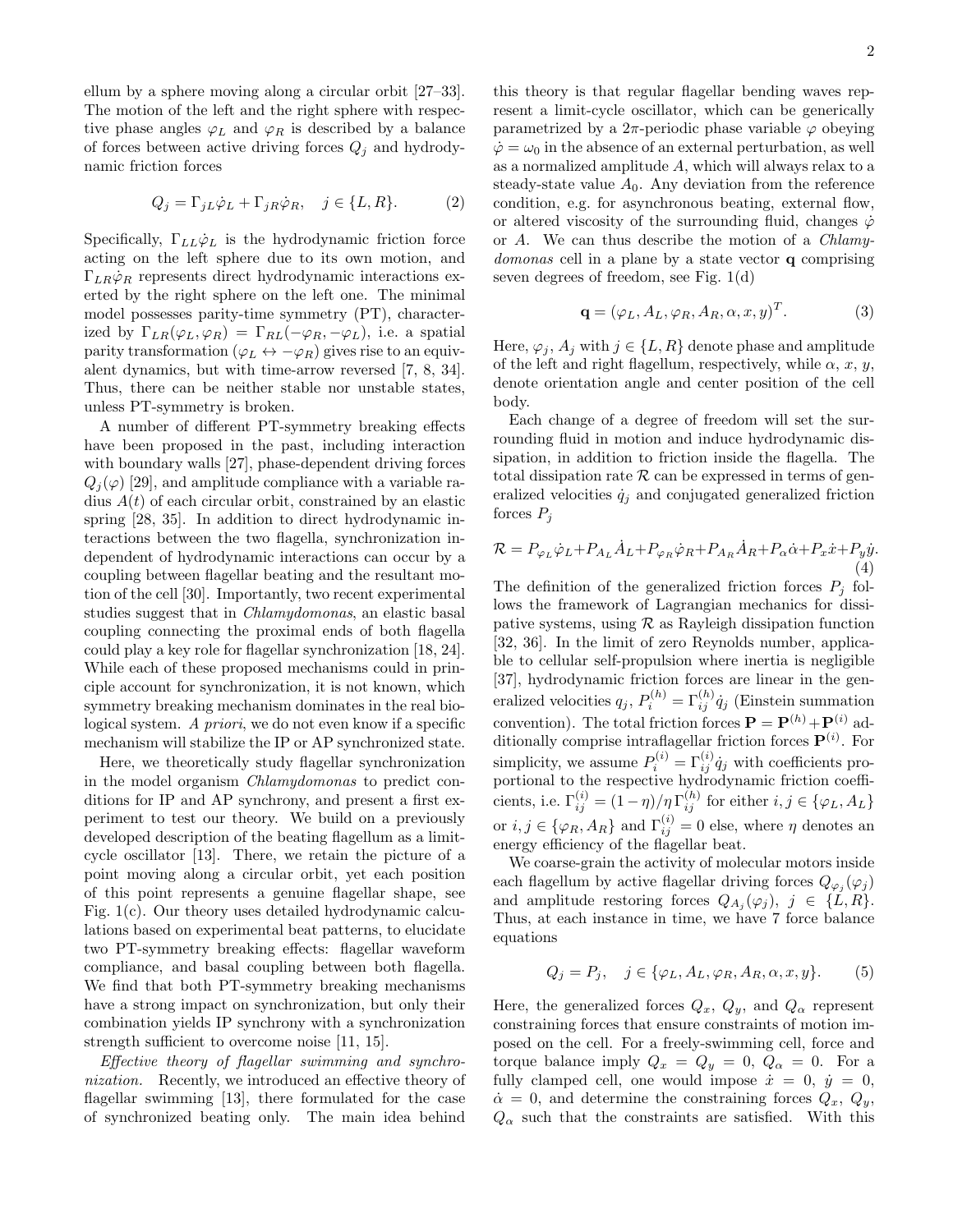calibration, Eq. (5) fully specify equations of motions of flagellar swimming and synchronization.

Hydrodynamic computations allow us to determine all hydrodynamic friction coefficients  $\Gamma_{ij}^{(h)}$  for a given flagellar beat pattern. Here, we use a fast boundary element method as described in [38] and a flagellar beat pattern recorded for the reference condition of a clamped cell with IP-synchronized beat [13]. There, the efficiency parameter has been estimated as  $\eta = 0.21 \pm 0.06$  [13]. Additionally, the flagellar driving forces were uniquely calibrated from the requirement  $\dot{\varphi}_L = \dot{\varphi}_R = \omega_0$  and  $A_L = A_R = A_0$  for the reference case. The amplitude restoring forces  $Q_{A_i}$  determine how fast amplitude perturbations  $A - A_0$  decay. Here, we assume exponential relaxation with a single relaxation time-scale  $\tau_A$  for the reference condition, which uniquely determines  $Q_{A_j}$  [13]. For  $\omega_0 \tau_A \ll 1$ , perturbations cannot change the amplitude, while for  $\omega_0 \tau_A \gg 1$  the limit cycle may become unstable. An analysis of amplitude fluctuations of the flagellar beat provided an estimate  $\tau_A \approx 6 \,\text{ms}$  [11]. We now use this theoretical description to predict dynamics after a perturbation of perfect synchrony for different PT-symmetry breaking scenarios.

Flagellar waveform compliance. Elastic degrees of freedom such as a flagellar waveform compliance can break PT symmetry in minimal models of hydrodynamically coupled oscillators, and thus allow for synchronization [28]. We tested this general proposition for the specific case of flagellar synchronization in Chlamydomonas, using our theoretical description with amplitude degrees of freedom  $A_L$  and  $A_R$ . We quantify the stability of the IP-synchronized state in terms of an effective synchronization strength  $\lambda$ , generalizing the parameter  $\lambda$ in Eq. (1), such that  $-\lambda/T$  equals the cycle-average Ljapunov exponent for the phase difference  $\delta = \varphi_L - \varphi_R$ . The sign of  $\lambda$  indicates whether IP synchrony is stable  $(\lambda > 0)$  or not  $(\lambda < 0)$ .

We computed  $\lambda$  for both the case of free-swimming and of clamped cells for two waveform data sets, see Fig. 2 and Fig. S4 in SM for  $k_b = 0$  (no basal coupling). Whether a cell can swim freely, or is restrained from moving, can make a substantial difference for flagellar synchronization [16]. In the absence of flagellar waveform compliance  $(\tau_A = 0)$  and basal coupling  $(k_b = 0)$ , we find  $\lambda \approx 0.06$ for a free-swimming cell, and  $\lambda \approx 0$  for a clamped cell, similar to a previous study [16] [42]. Amplitude compliance  $(\tau_A > 0)$  changes the synchronization strength, yet, surprisingly, destabilizes IP synchrony for free-swimming cells. Next, we study how an elastic basal coupling affects flagellar synchronization.

Basal body coupling. In Chlamydomonas, the proximal ends of both flagella are connected by a distal striated fiber, comprising an elastic basal coupling [17]. Previous experimental studies indicate the importance of this basal link for flagellar synchronization [18, 24]. In the following, we account for a finite elastic stiffness of



FIG. 2: Waveform compliance and basal coupling jointly determine synchronization dynamics in Chlamydomonas. (a) Computed synchronization strength  $\lambda$  (color code) as function of amplitude relaxation time  $\tau_A$  and basal coupling stiffness  $k_b$  for a clamped cell. (b) Same for a free-swimming cell. (c)  $\lambda$  becomes maximal at  $\varphi_0 \approx \pi/10$  for both clamped (black) and free-swimming cells (white). (d) Spontaneous symmetry breaking of synchronization: Cycle-averaged phase difference  $\delta^*$  at steady state as function of basal stiffness  $k_B$  computed for a free-swimming cell (black). For selected steady states, we computed synchronization strengths  $\lambda^*$  characterizing Ljapunov exponents  $-\lambda^*/T$  of convergence towards  $\delta^*$ . Blue lines indicate maximum and minimum values of smallamplitude oscillations around  $\delta^*$  at steady state, see also panel (e)  $[k_b = 0]$ . Parameters:  $T = 20$  ms,  $\tau_A = 6$  ms,  $k_B = 3.6 \text{ pN } \mu \text{m}, \eta = 0.2, \mu = 0.85 \text{ mPa s}, \varphi_0 = \pi/10, \text{ unless}$ stated otherwise.

this basal link, for which we assume a Hookian elastic energy

$$
U_b = \frac{k_b}{2b_1^2} [b(\varphi_L, A_L, \varphi_R, A_R) - b_0]^2.
$$
 (6)

Here,  $b(\varphi_L, A_L, \varphi_R, A_R)$  represent the elongation of the basal link, which is a periodic function of the two flagellar phases. In the absence of detailed knowledge of the elastic properties of the basal apparatus, we make the generic Ansatz  $b(\varphi_L, A_L, \varphi_R, A_R) = b_0 + b_1 A_L \sin(\varphi_L \varphi_0$  +  $b_1 A_R \sin(\varphi_R - \varphi_0)$  with some phase shift  $\varphi_0$ . The elastic energy of the basal link results in an additional term in the active flagellar driving force

$$
Q_{\varphi_L} \to Q_{\varphi_L} - \frac{\partial U_b}{\partial \varphi_L}_{|\varphi_L, A_L, \varphi_R, A_R} + \frac{\partial U_b}{\partial \varphi_L}_{|\varphi_L, A_L, \varphi_L, A_L} , (7)
$$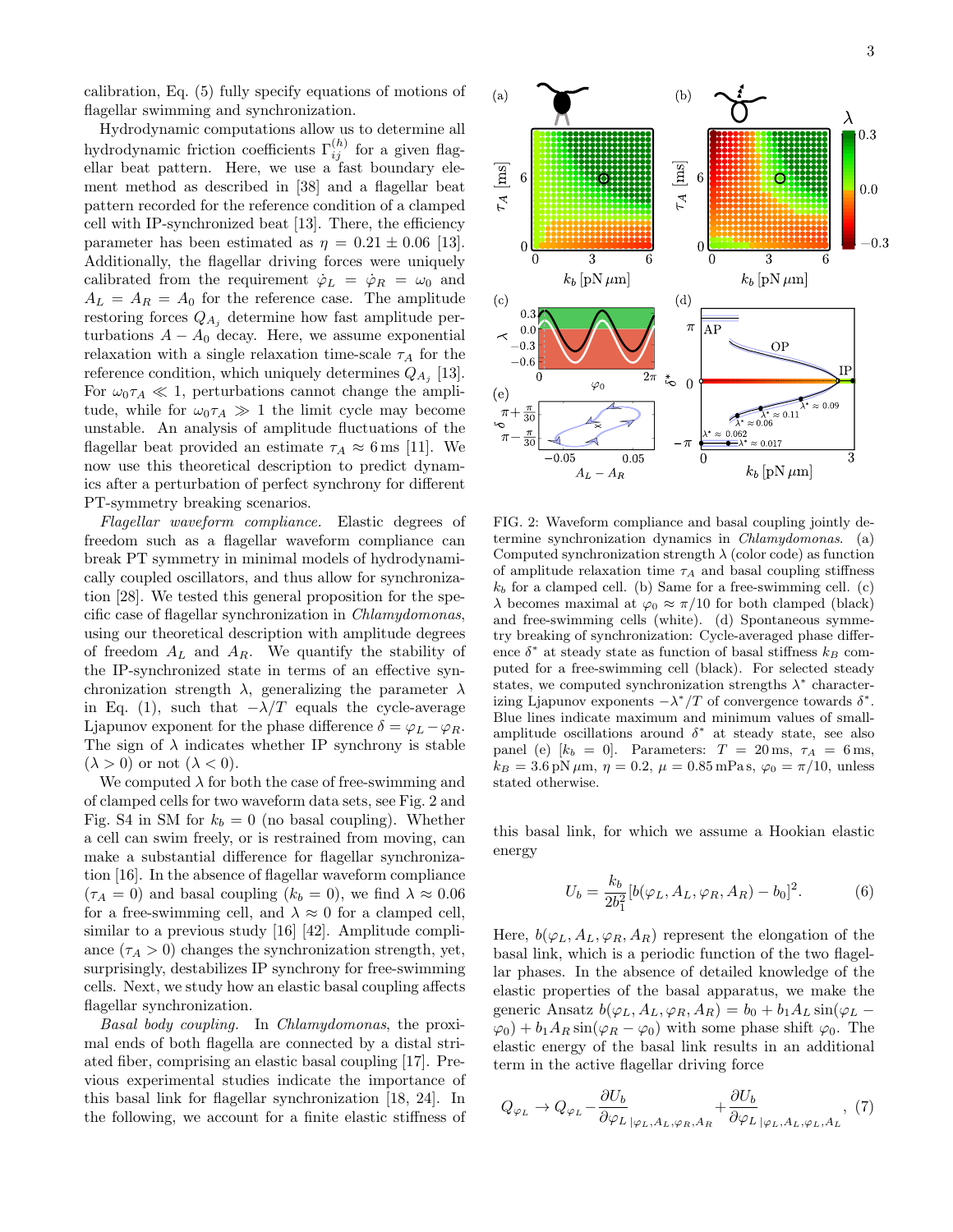and similarly for  $A_L$ ,  $\varphi_R$ ,  $A_R$ . Here, the last term merely reflects the fact that the elastic basal coupling must be incorporated in the calibration of the flagellar driving forces to yield  $\dot{\varphi}_L = \dot{\varphi}_R = \omega_0$  in the reference case of IP-synchronized beating. Note that the unknown phase

shift  $\varphi_0$  affects synchronization, see Fig. 2(c). Fig.  $2(a,b)$  shows numerical results for the synchronization strength  $\lambda$  as a function of basal stiffness  $k_b$ for both clamped and free-swimming cells. Remarkably, basal coupling destabilizes IP synchrony in the absence of amplitude compliance, but stabilizes it for realistic values of the amplitude relaxation time  $\tau_A$  and suitable choice of  $\varphi_0$ . Thus, the combined effect of two PT-symmetry breaking mechanisms is opposite to the sum of their individual effects. A basal stiffness of  $k_b = 3.6$  pN  $\mu$ m reproduces a previously measured value of  $\lambda \approx 0.3$  for clamped cells [15]. With the length 300 nm and cross-sectional area  $2 \cdot 10^4$  nm<sup>2</sup> of the distal striated fiber [17], and assuming  $b_1 = 50 \text{ nm}$ , our estimate for  $k_b$  corresponds to a Young's modulus of approximately 20 kPa, well in the range of biological materials.

Out-of-phase synchronization. Flagellar synchronization by basal coupling exhibits dynamics that is more complex then the Adler equation. While we find stable AP and IP synchronization for sufficiently weak and strong basal coupling, respectively, consistent with Eq.  $(1)$ , we find a regime of out-of-phase  $(OP)$  synchronization with  $0 < \delta^* < \pi$  for intermediate coupling strengths, emerging from the IP-synchronized state by a pitchfork bifurcation, see Fig. 2(d). This OP synchronization represents an instance of spontaneous symmetry-breaking with two stable solutions  $\pm \delta^*$ .

Suggestions for experiments. Our theory suggests a non-invasive way to control flagellar synchronization. We predict that for external flow parallel to the long axis of a Chlamydomonas cell, the synchronization strength is reduced, see Fig. 3(a). Increasing the viscosity of the surrounding fluid gives similar results, see Fig. S6 in the Supporting Material (SM). Conceptually, imposing an external flow is equivalent to changing the phase-dependence of the flagellar driving forces, while increasing the viscosity reduces the magnitude of elastic coupling relative to viscous coupling.

We performed experiments, exposing *Chlamydomonas* cells held in micropipettes to external flow. We determined a flow-dependent synchronization strength  $\lambda/(DT)$ , normalized by an effective noise strength D of flagellar beating, see Fig. 3(b) and SM for details. Independent measurements reported  $DT \approx 0.1 - 0.2$  [11, 39]. This suggests a quantitative match of theory and experiment.

Minimal model of synchronization by basal coupling. To gain insight into basic mechanisms of IP and AP synchronization, we revisit a popular minimal model of hydrodynamic synchronization [27–29]. Two spheres of equal radius r move inside a viscous fluid of viscosity  $\mu$ 

FIG. 3: Control of flagellar synchronization by external flow. (a) Theory: computed synchronization strength  $\lambda$  as function of external fluid flow with velocity  $u$  parallel to the long axis of the cell. (b) Experiment: measured synchronization strength  $\lambda/(DT)$ , normalized by effective noise strength D (blue: mean $\pm$ s.e.m.,  $n = 6$  cells; gray: mean $\pm$ s.e. for individual cells). Parameters: see Fig. 2.

along circular orbits  $\mathbf{r}_j$  of respective radii  $A_j$ , with centers separated by a distance  $d$ ,  $\mathbf{r}_j = A_j \mathbf{n}_j + \sigma_j d\mathbf{e}_x/2$ , for  $j \in \{L, R\}$ . Here,  $\mathbf{n}_j = \cos \varphi_j \, \mathbf{e}_x + \sigma_j \sin \varphi_j \, \mathbf{e}_y$  denotes the radial vector and  $\sigma_L = -1$ ,  $\sigma_R = 1$ . Each sphere is driven by a constant tangential driving force  $Q_j = q_0$ with  $q_0 = A_0^2 \gamma \omega_0$ , friction coefficient  $\gamma = 6\pi \mu r$  and reference amplitude  $A_0$ . Hydrodynamic interactions couple the motion of both spheres. In the limit  $r \ll d$  with  $A_0/r$ of order unity,  $\Gamma_{LR} \dot{\varphi}_R = -A_L \gamma^2 \mathbf{t}_L \cdot \mathcal{G}(\mathbf{r}_L - \mathbf{r}_R) \cdot \dot{\mathbf{r}}_R$ , and vice versa. Here,  $\mathbf{t}_j = \partial \mathbf{n}_j / \partial \varphi_j$  is the tangent vector and  $\mathcal{G}(\mathbf{r}) = (8\pi\mu)^{-1} | |\mathbf{r}|^{-1} + \mathbf{r} \otimes \mathbf{r}/|\mathbf{r}|^3$  denotes the Oseen tensor. For constant amplitude,  $A_i = A_0$ , the system possesses PT-symmetry and no net synchronization occurs [7, 8, 27]. Introducing amplitude compliance,  $\gamma \dot{A}_L = -k_A(A_L - A_0) - \gamma^2 \mathbf{n}_L \cdot \mathcal{G}(\mathbf{r}_R - \mathbf{r}_L) \cdot \dot{\mathbf{r}}_R$  with amplitude stiffness  $k_A$  for the left sphere and similarly for the right sphere, breaks PT-symmetry and results in  $\lambda_a = -3\pi \tau_A \omega_0 r/(4d) + \mathcal{O}(r/d)^2$ , where  $\tau_A = \gamma/k_A$ denotes an amplitude relaxation time, see SM for details. Note that we consider counter-rotating spheres, mimicking a clamped Chlamydomonas cell [30, 31], while the originally studied case of co-rotating spheres yields  $\lambda_a = 9\pi \tau_A \omega_0 r/(2d) + \mathcal{O}(r/d)^2$  [28]. Analogous to Eq. (7), we can introduce 'basal coupling' in this two-sphere model [with  $U_b = k_b |\mathbf{r}_R - \mathbf{r}_L|^2 / (2A_0^2)$ ] as a second PTsymmetry breaking mechanism. This yields a synchronization strength  $\lambda_b = -\pi k_b/q_0 + \mathcal{O}(r/d)$  in the absence of amplitude compliance with  $\tau_A = 0$ . Thus, both mechanism imply  $\lambda < 0$  for  $r, A_0 \ll d$  if operative in isolation. Their nonlinear superposition, however, results in a positive cross-coupling term

$$
\lambda = \lambda_a + \lambda_b + \frac{\pi}{2} (k_b/q_0)^2 \tau_a \omega_0 + \mathcal{O}(r/d). \tag{8}
$$

As a consequence, IP synchrony is stable for suitable  $k_b >$ 0 and  $\tau_A > 0$ .

Discussion. Here, we presented a theory of flagellar swimming and synchronization for the model organism Chlamydomonas, to dissect the role of two proposed synchronization mechanism, flagellar waveform compliance

 $u$  [mm s